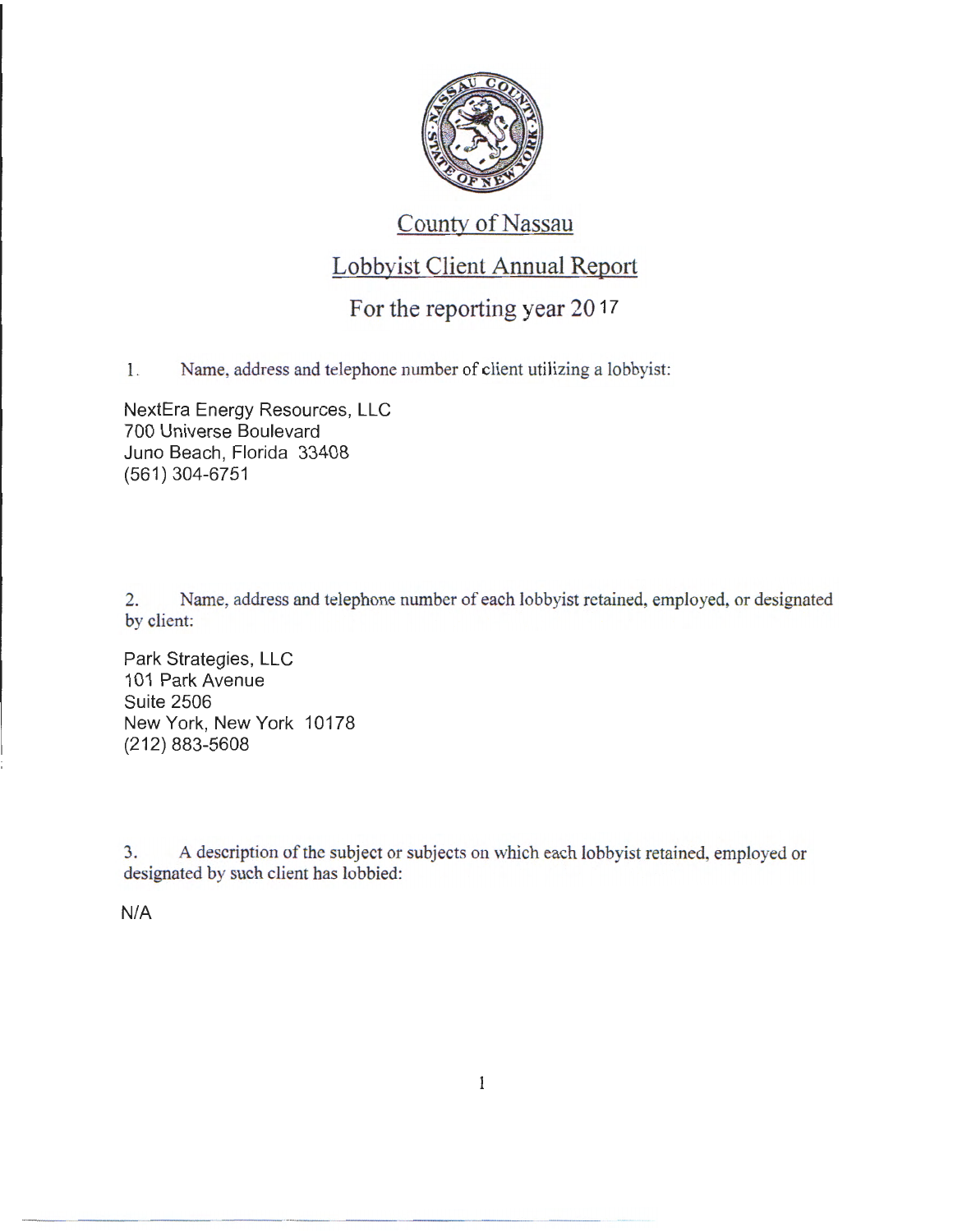4. Names of the persons and agencies before which such lobbyist has lobbied:

N/A

5. List below the expenses paid or incurred in relation to the lobbyist(s) retained by client or for any other lobbying:

| Amount | Details        |
|--------|----------------|
| \$0    |                |
|        |                |
|        |                |
|        |                |
|        |                |
|        |                |
|        |                |
|        |                |
|        |                |
|        |                |
|        |                |
|        | $\overline{2}$ |